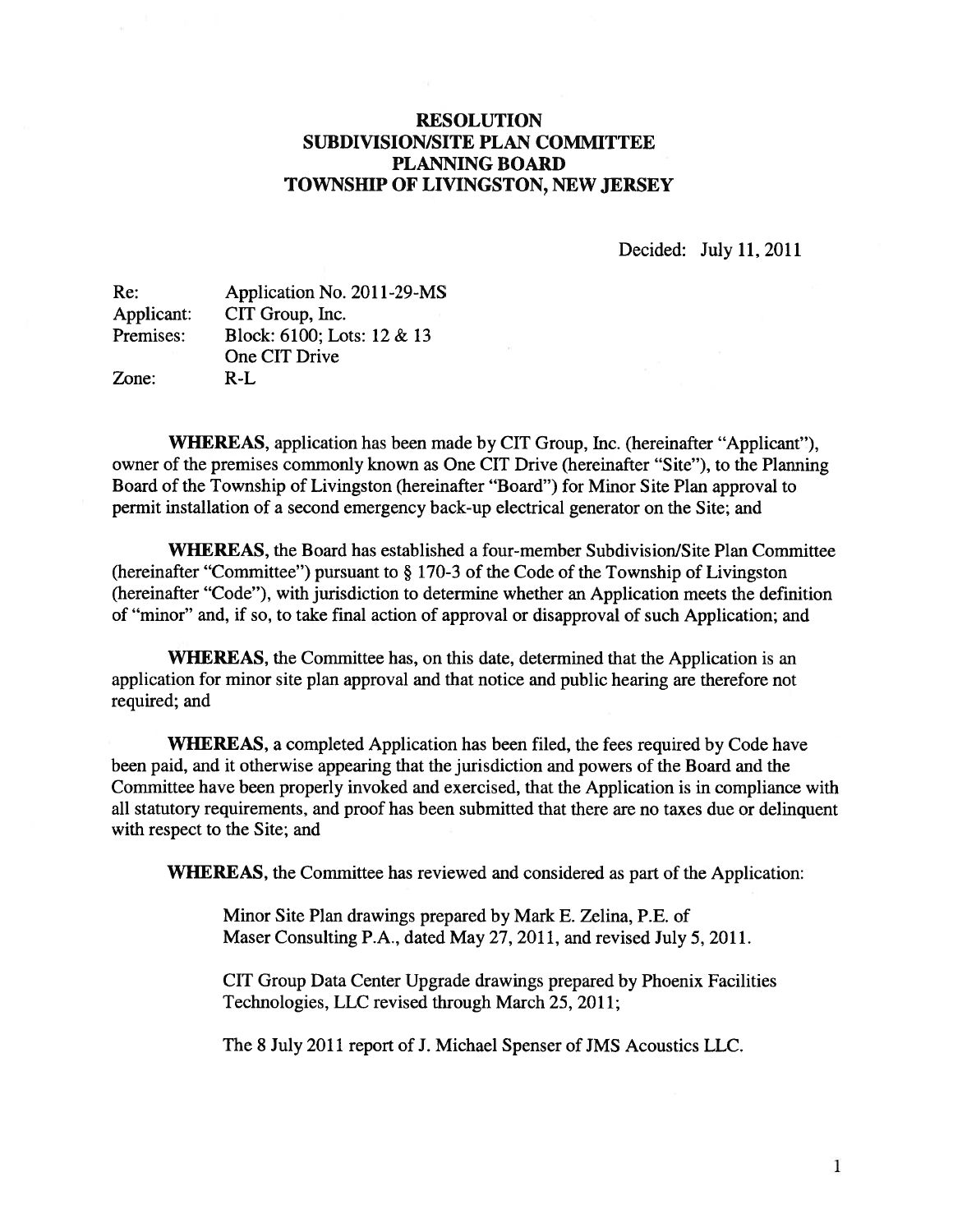NOW, THEREFORE, the Committee does make the following findings of fact and conclusions of law with respec<sup>t</sup> to this Application:

- 1. The Site is in the R-L Research Laboratory District and fronts on Peach Tree Hill Road.
- 2. The locations of the existing generator and the proposed additional generator are further from both the Peach Tree Hill Road right-of-way line and the side property line than the required minimum setbacks, and those locations are not visible from the street.
- 3 The additional generator will have <sup>a</sup> capacity of 1,000 kW and be in <sup>a</sup> noise attenuating enclosure designed to ensure that sound emissions meet applicable State standards at receiving property lines.
- 4 There is presently <sup>a</sup> sidewalk at the proposed location of the additional generator. Applicant will construct <sup>a</sup> new, five-foot wide, concrete sidewalk from the principal building to the existing nearby four handicap parking spaces.
- 4. A smoking shelter nearby will be relocated as shown on the Site Plan.

## NOW, THEREFORE, BE IT RESOLVED by the Committee that:

- 1. The Application for Minor Site Plan approval is hereby approved.
- 2. This approval is subject to the following conditions:
	- a. The sound attenuation enclosure shall ensure that generated noise levels shall not exceed applicable NJ Noise Control Regulations limits at Site property lines or at the nearby new R-5G Residence District on Peach Tree Hill Road.
	- b. After installation of the additional generator, its actual generated noise levels, at both the Site property lines and the R-5G Residence District line, shall be measured by an acoustical exper<sup>t</sup> acceptable to the Township Engineer, and said exper<sup>t</sup> shall certify to the Township Engineer whether the applicable NJ Noise Control Regulations are complied with. If there is non-compliance the generator shall not operated, excep<sup>t</sup> as permitted in any emergency by such regulations, until the noise levels are in compliance.
	- c. If either generator can be heard in <sup>a</sup> residence district, testing of that generator shall only occur during daylight hours.
	- d. If any trees are to be removed, they shall be replaced on Site in the number required by the Trees Ordinance.
	- e. The Site Plan shall be revised, prior to issuance of any permits, to show the limits of disturbance associated with the work proposed.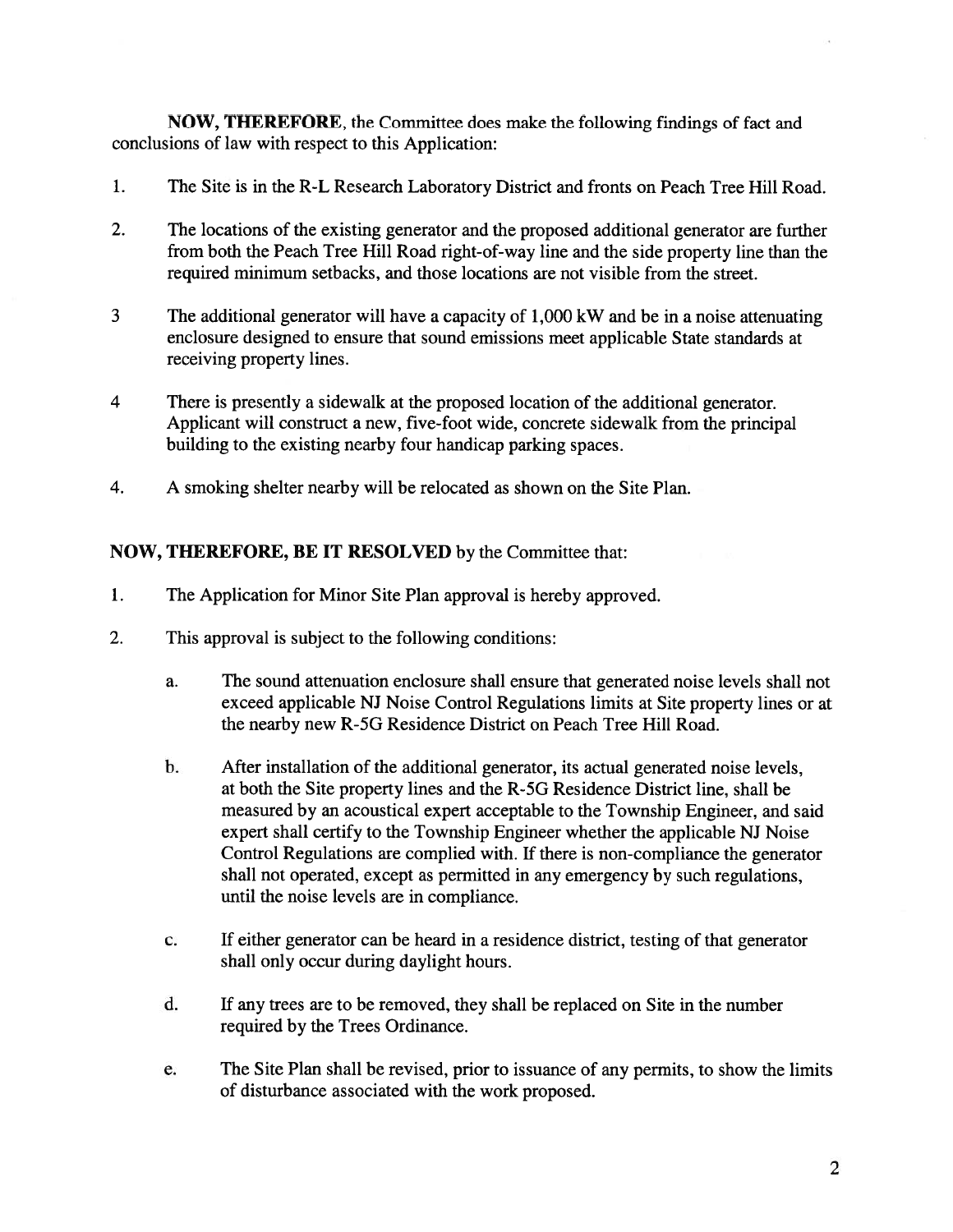- f. Upon completion of the approved work, Applicant shall submit four (4) properly signed and sealed copies of as-built plans to the Township's Construction Official.
- g. The following of the Board's Model Conditions of Approval attached hereto are incorporated herein: Numbers 3, 6, and 8 -11.

Richard Dinar, Chairperson Subdivision/Site Plan Committee

<sup>I</sup> hereby certify this to be <sup>a</sup> true and accurate copy of the Resolution adopted by the Subdivision/Site Plan Committee of the Planning Board of the Township of Livingston on July 11, 2011 by the affirmative votes of Members Richard Dinar, Peter Klein and Michele Meade; they being all of the Members of the Committee present.

Debra Coonce Planning Board Recording Secretary & Secretary of the Meeting

# PLANNING BOARD, TOWNSHIP OF LIVINGSTON

Model Conditions of Approval (As Amended through March 15, 2011)

Every application turns on its own facts and is judged on its own merits. Listed below are models of conditions which may be considered "standard". A standard can be tailored to specific circumstances, and may not always apply. Other or additional conditions may be tailored for any application.

# 1. Architecture

- a. Rooftop ancillary structures and equipment shall be screened by material compatible with the exterior finish of the building and matching the exterior color of the building as closely as possible.
- b. Enclosures of trash bins, recycling bins or dumpsters shall be of the same type of materials and the same color as the exterior finish of the building.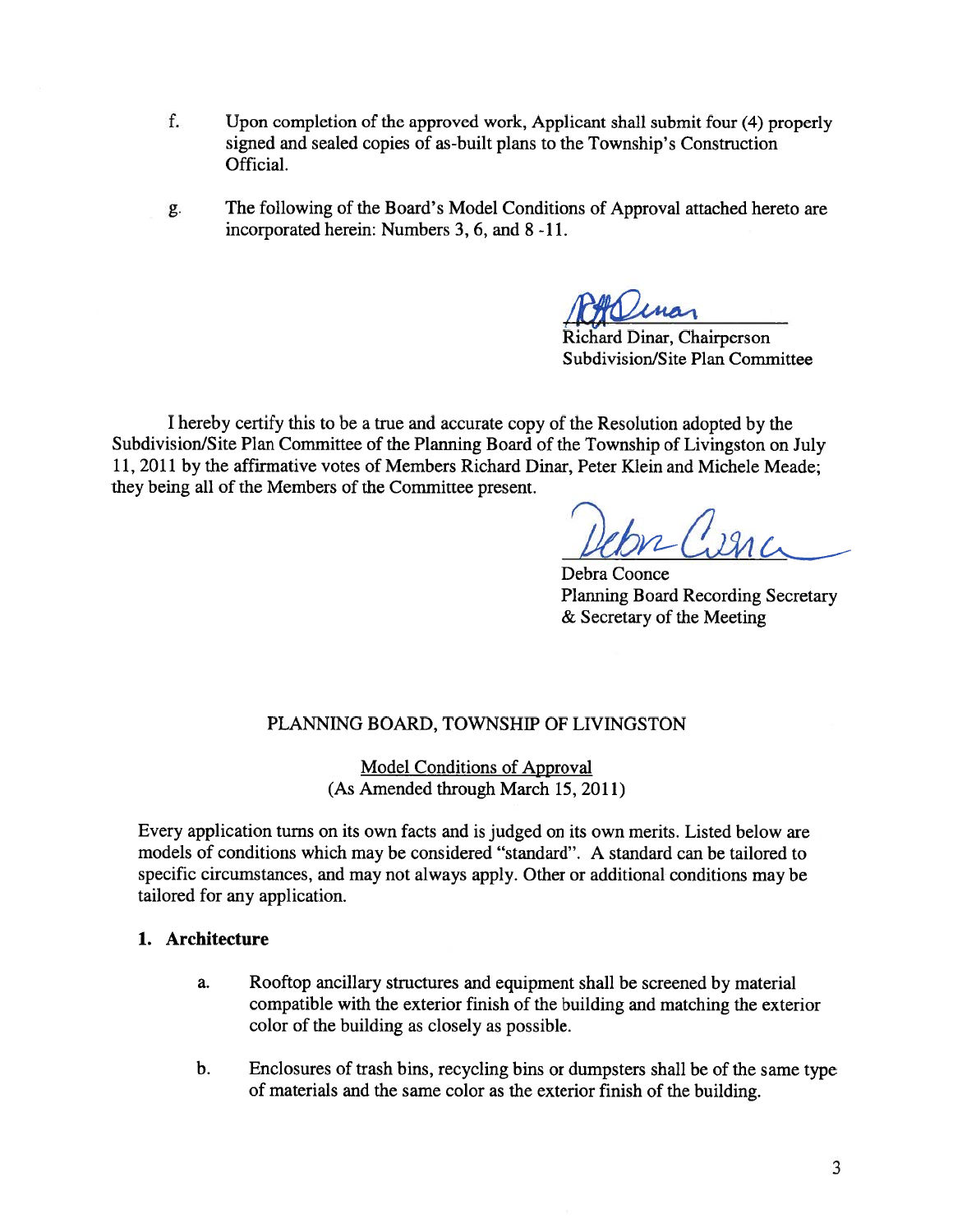## 2. Blasting

In the event that blasting be necessary on the Site, the following conditions shall apply in addition to all requirements of federal law or regulations:

- a. All blasting operations shall be performed in strict compliance with N.J.S.A. 21:1A-128 et seq. and N.J.A.C. 12:190-1.1 et seq., or superseding requirements.
- b. A pre-blast inspection of all structures on all properties adjacent to the Site or within 200 feet of the blasting (whichever is the greater distance) shall be conducted at Applicant's expense.
- c. Blasting shall occur only between 10:00 a.m. and 3:00 p.m. on Monday through Friday. Blasting during other hours may be permitted, temporarily, by the Township Engineer upon his finding that <sup>a</sup> condition constituting an emergency exists and necessitates such permission.
- d. Applicant shall coordinate all blasting with the Livingston Police and Fire Departments. If traffic control is required, it shall be provided at Applicant's expense.
- e. Applicant shall give the Township Engineer, the Chief of Police, the Fire Chief, and all owners of structures required to be inspected under "b" above, written notice of scheduled blasting operations to be received not less than 20 days, nor more than 40 days, prior to their commencement. If scheduled blasting operations are delayed or suspended they shall not be resumed until new notice has been given and received. All notices shall include the name and telephone number of Applicant's representative for purposes of receiving and responding to questions and comments.
- f. These conditions do not supersede any requirements of law or regulation that are more strict or restrictive.

## 3. Cleanliness

- a. At the close of each work day the Site shall be thoroughly cleaned and all trash and construction debris, including that within buildings under construction, shall be placed in covered dumpsters which shall be removed from the Site, and replaced, before they overflow.
- b. Not less often than weekly, and whenever else required by the Construction Official or the Township Engineer, the public streets adjacent to the Site, and within <sup>500</sup> feet of the Site, shall be manually or mechanically broom swep<sup>t</sup> to remove dirt, mud or debris originating from the Site.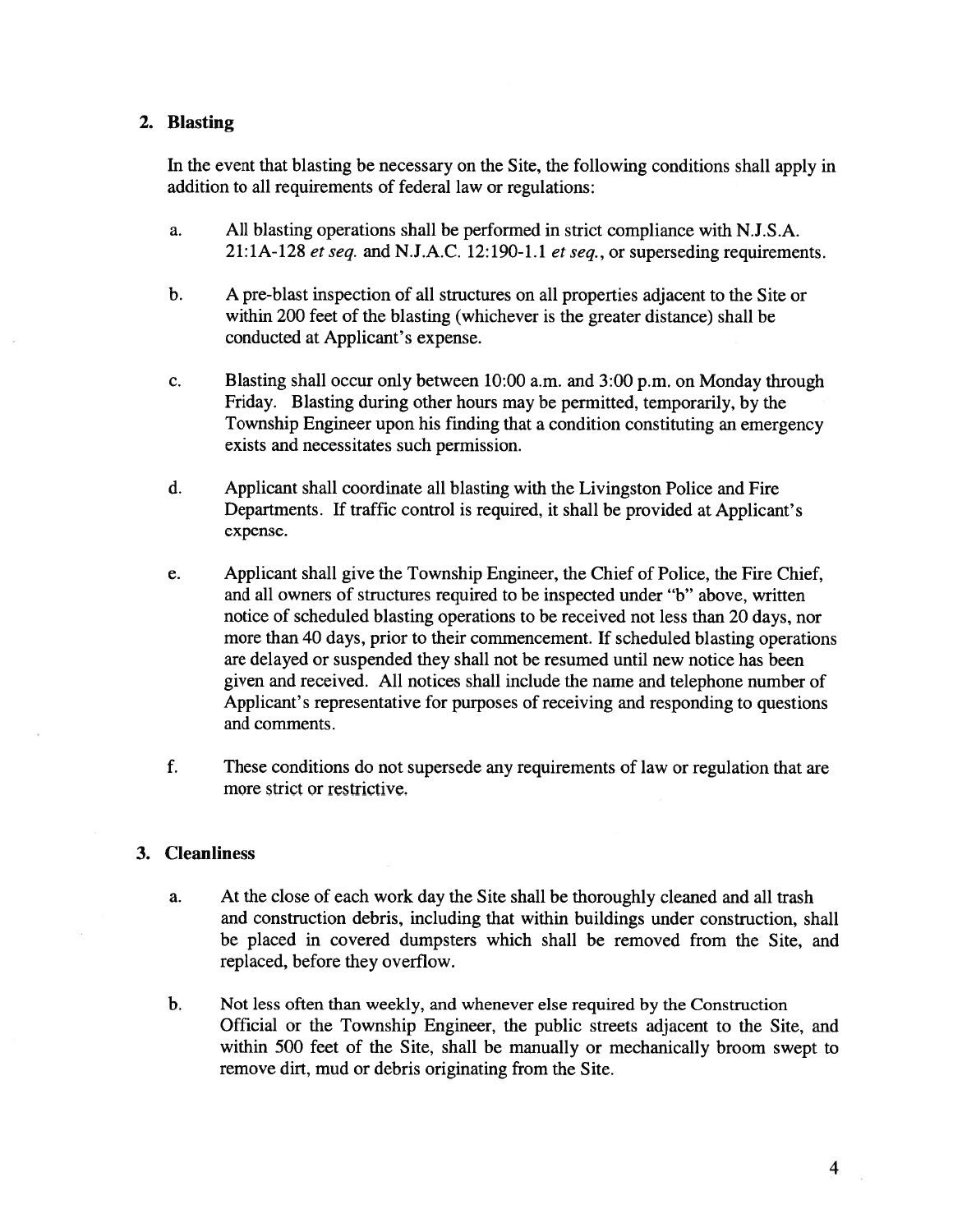c. Dust suppression methods acceptable to the Construction Official and the Township Engineer shall be utilized on the Site.

#### 4. Deeds & Easements

All deeds, easements, dedications or restrictions required by this approval shall be subject to review and approval by the Board Attorney prior to signing and filing for recordation.

#### 5. Detention Basins

- a. Stormwater managemen<sup>t</sup> basins shall be established on lots created for that purpose only. No structures that are not an approved par<sup>t</sup> of the stormwater managemen<sup>t</sup> system shall be erected on any such lot.
- b. If the approval of the Application calls for title to such <sup>a</sup> lot to be transferred to the Township; at such time as the Township accepts any new streets or roads on the Site, title to the lot shall be conveyed to the Township provided that the Township Engineer is then satisfied that the basin has been constructed in full compliance with all applicable requirements. The deed conveying such title shall be subject to prior approval by both the Board Attorney and the Township Attorney.
- c. A maintenance plan (as well as any future revisions) meeting the requirements of the Residential Site Improvement Standards or the Township's Stormwater Control Ordinance, or both, as applicable, shall be prepared by Applicant in terms receiving the approval of the Township Engineer. Unless maintenance is assumed by the Township or <sup>a</sup> public agency as its direct responsibility, the maintenance plan and any future revisions shall be recorded upon the deed of record for the property in terms approved in advance by both the Board Attorney and the Township Attorney.

#### 6. Final Plans

Prior to the issuance of any Township permit for demolition of any structure, preparation of the Site, or construction of any improvement:

- a. The full text of all of the conditions of this approval, and all plan changes agreed to in the course of the hearing, shall be set out on final plans submitted to the Construction Official, the Township Engineer and the Board Secretary; and
- b. Such final plans shall have been reviewed by the Board Secretary or the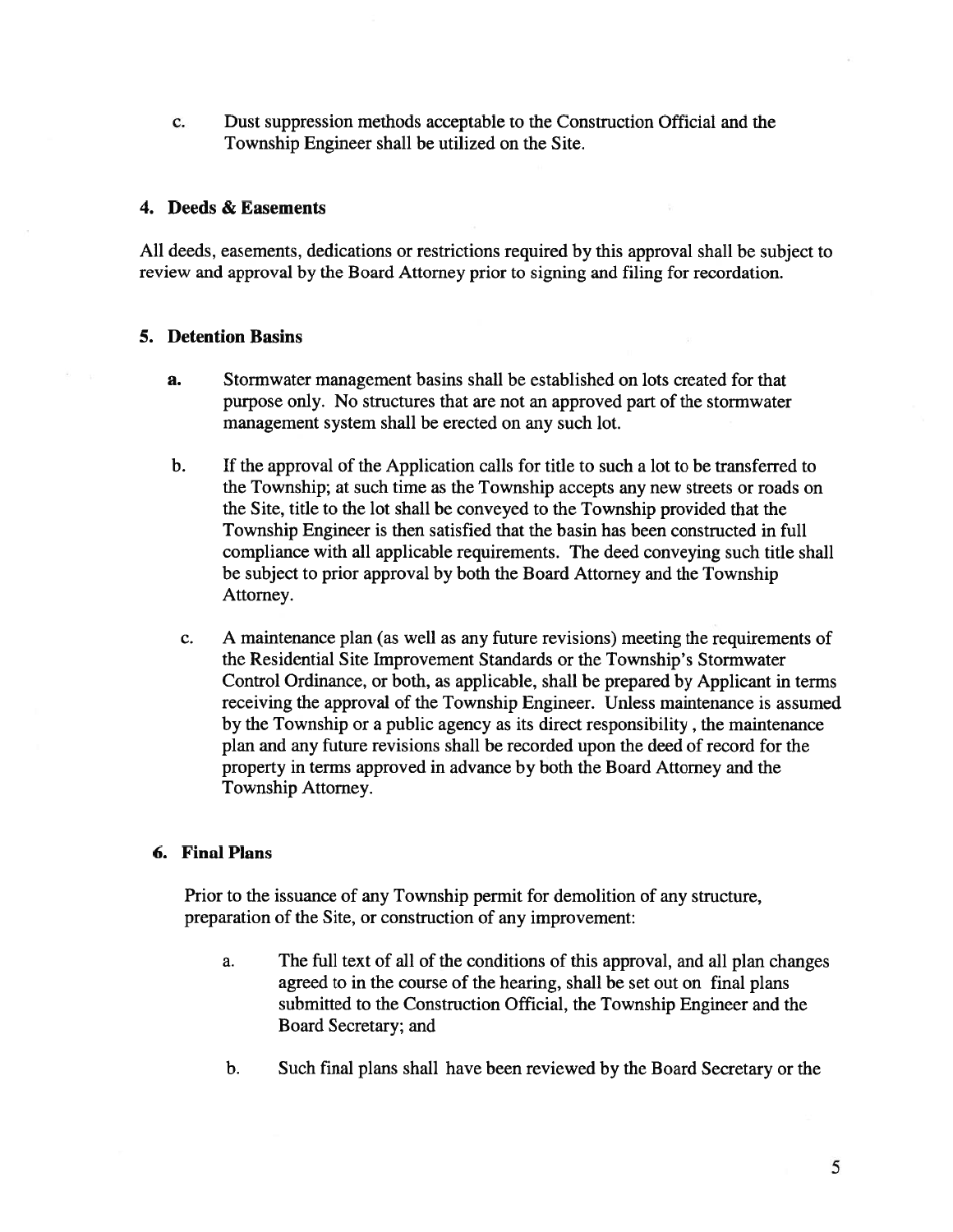Board's Planning Consultant for determination of whether the plans conform to the Board's approvals and shall then have been signed by the Board Chairman, the Board Secretary and the Township Engineer.

## 7. Flood Hazards

- a. Insert on the final site plan and/or subdivision map <sup>a</sup> metes and bounds description of all flood hazard areas located on the Site.
- b. Insert in all deeds for individual lots that contain or are adjacent to flood hazard areas, and on the preliminary and final subdivision maps or plats, the following covenant: "The lands designated herein contain flood hazard areas. There shall be no disturbance of any kind as to any flood hazard area unless permitted by N.J.D.E.P. pursuan<sup>t</sup> to the Flood Hazard Control Act, N.J.S.A. 58:16A-50 et. seq. or superseding requirements."

#### 8. Guarantees

- a. The approval of this Application is subject to the posting of any and all required performance guarantees, soil erosion and sediment control approvals, and any other requirements of Township ordinances prior to the commencement of site preparation or construction.
- b. This approval is also conditioned upon the Applicant providing, prior to issuance of the first certificate of occupancy, <sup>a</sup> performance guarantee for any aspects of the approved landscaping or fencing that has not been completed by the time of issuance of such certificate.

## 9. Landscaping & Environmental Protection

- a. All deciduous trees planted shall have <sup>a</sup> caliper of not less than 2.5 inches measured at <sup>a</sup> height of 4.0 feet above the root ball. All evergreen trees <sup>p</sup>lanted shall have <sup>a</sup> height of 6.0 to 8.0 feet.
- b. Street shade trees shall be planted in front yards and outside the right-of-way and shall not be included in the calculation of replacement trees required by the Trees Ordinance.
- c. Any tree or other planting installed in accordance with the plans which dies shall be replaced, within the current or next planting season, in kind and at the same size as it had reached at the time of death; excep<sup>t</sup> that if it died more than three years after planting its replacement need not be larger than the size it had reached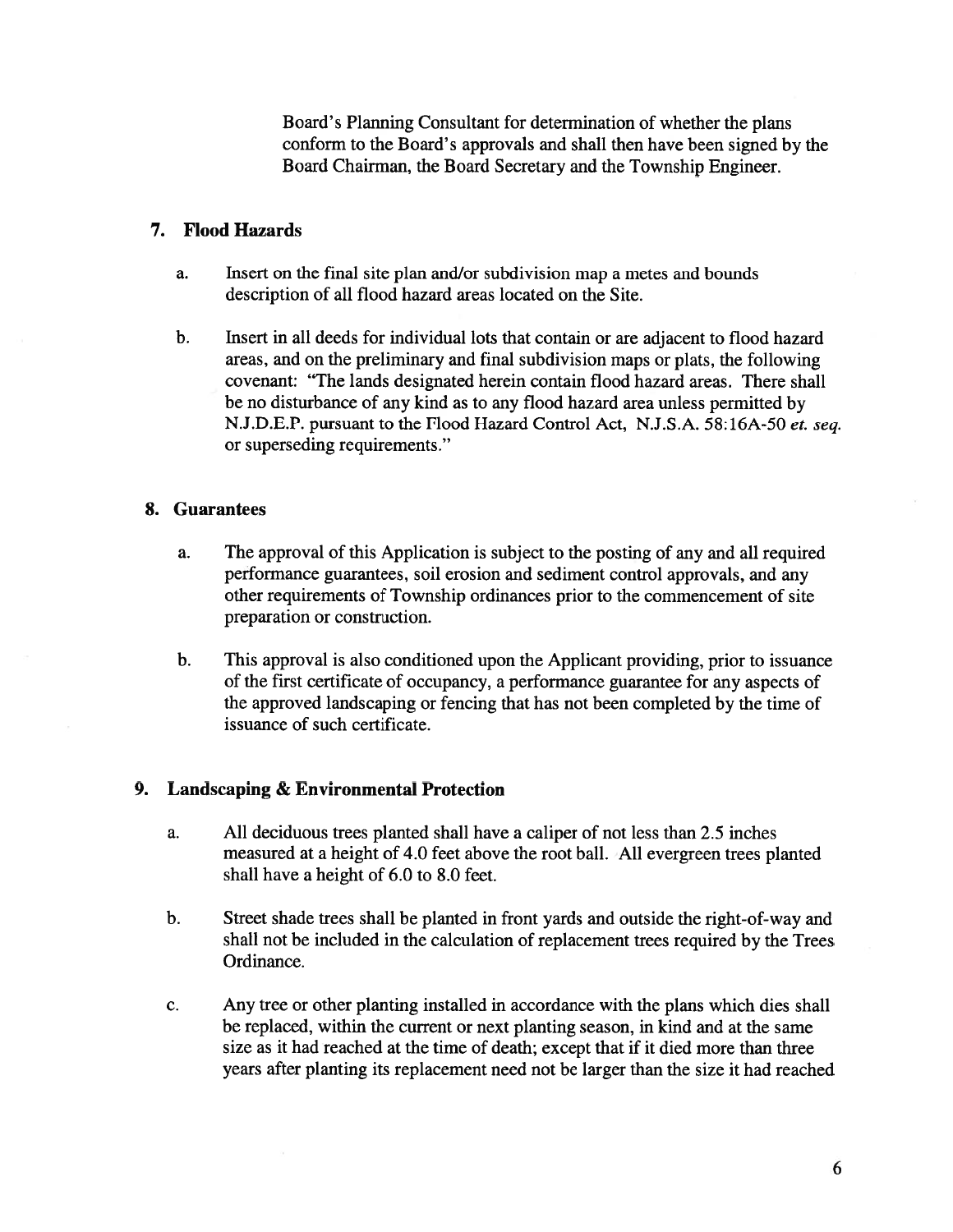three years after planting. The same replacement requirements shall apply to <sup>a</sup> tree or other planting removed because of damage or disease.

- d. No tree existing on the Site at the time of filing of the application shall be removed excep<sup>t</sup> as identified for removal on an approved plan. Every existing tree to be preserved shall be tagged and shall be shown on the Site Plan or Subdivision Plan. During site preparation and during construction, each such tree shall be protected by snow fencing or <sup>a</sup> more substantial means approved by the Construction Official. No soils, excavated materials, or any construction equipment or building materials, shall be stored or operated within <sup>a</sup> root protection zone that shall be the greater distance of (i) the crown drip line, or (ii) <sup>a</sup> distance equal to caliper multiplied by one (1) foot, (but never less than eight (8) feet from the trunk of <sup>a</sup> tree to be preserved), or anywhere else where such soil or materials can adversely affect the health of trees to be preserved. All work done within the root protection zone shall be accomplished with hand tools.
- e. The grade of land located within the root protection zone shall not be raised or lowered more than three (3) inches unless compensated for by welling or retaining wall methods; but in no event shall welling or retaining walls be installed less than eight (8) feet from the trunk of <sup>a</sup> tree.
- f. During site preparation or construction, no fuel storage, and no refueling, maintenance, repair or washdown of construction equipment, shall occur within fifty (50) feet of any tree to be preserved.
- g. Any provision of the Trees Ordinance, § 170-53 et seq. of the Code of the Township of Livingston, that establishes <sup>a</sup> higher or more restrictive standard or requirement shall control.
- h. No mulch shall be placed, or allowed to accumulate, within six inches of the trunk of any tree or shrub planted on the Site in compliance with this resolution. Mulch shall not be applied, or allowed to accumulate, elsewhere within the drip line of the tree or shrub to <sup>a</sup> depth in excess of four inches.

# 10. Noise

- a. No site preparation, demolition or construction activity shall be performed on the Site on Sundays, or before 7:30 a.m. or after 5:00 p.m. on weekdays, or before 9:00 a.m. or after 5:00 p.m. on Saturdays or federal holidays.
- b. All vehicles and motorized machinery operated on the Site shall be equipped with properly operating mufflers.
- c. No site preparation, demolition or construction activity (other than authorized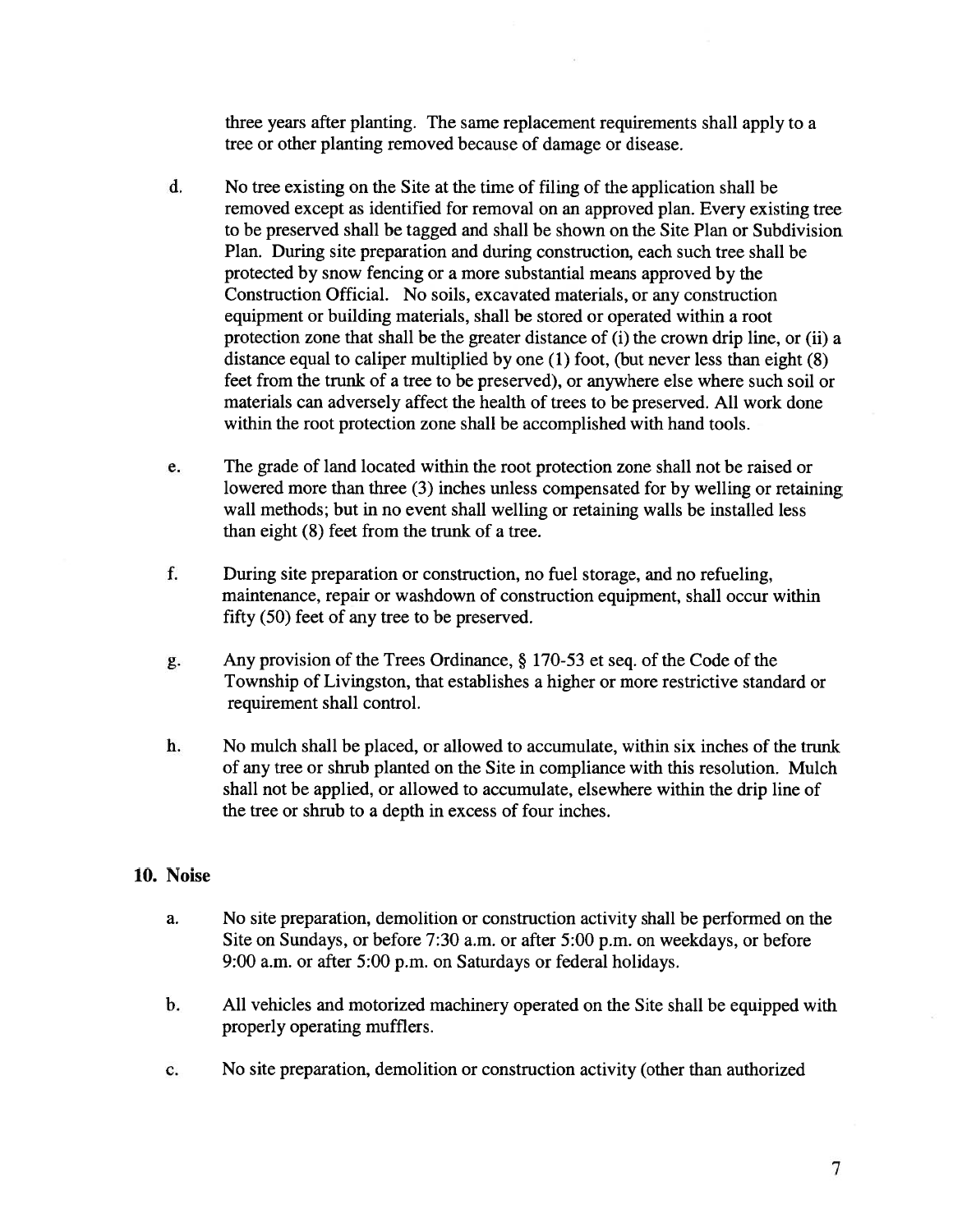blasting) shall produce, at the property line, (i) continuous airborne sound at <sup>a</sup> sound level in excess of 65 dBA, or which has an octave band sound pressure level in decibels which exceeds the standards provided in 32 N.J.R. 2230 et. seq., or (ii) impulsive sound in air which has <sup>a</sup> peak sound pressure level in excess of 80 decibels, or (iii) impulsive sound in air which repeats more than four times in any hour and has <sup>a</sup> peak sound pressure level in excess of 50 decibels.

d. Relief from these noise conditions may be permitted, temporarily, by the Township Engineer upon his finding that <sup>a</sup> circumstance constituting an emergency exists and necessitates such permission.

#### 11. Other Governmental Approvals

- a. Applicant shall comply with all applicable Federal, State and local laws and regulations and obtain any other governmental approvals required for implementation of this application as approved. If any other governmental agency or authority grants <sup>a</sup> waiver of or variance from any law, rule or regulation, or imposes any condition or requirement, which affects this approval or any of the conditions contained herein, then this Board shall have the right to review such action as it relates to this Board's approval or conditions and to modify, amend or revoke its approval and/or conditions.
- b. No Township permit for demolition of any structure, preparation of the Site or construction of any improvement shall be issued until proof of reques<sup>t</sup> for such approvals, and any action thereupon, shall have been presented to the Construction Official and the Board Secretary by the Applicant.

## 12. Paving and Sidewalks

- a. Applicant shall install the top course of street paving:
	- (1) For residential development not later than the earlier <sup>o</sup> three (3) years after the issuance of the first certificate of occupancy or three (3) months after fifty percen<sup>t</sup> (50%) of residential units have received certificates of occupancy.
	- (2) For non-residential or mixed-use development, prior to issuance of the first certificate of occupancy.
- b. All manholes, catch basins, and driveway curbs shall be ramped until the top course of street paving has been installed.
- c. All sidewalks shall be constructed of concrete or of non-asphalt payers and shall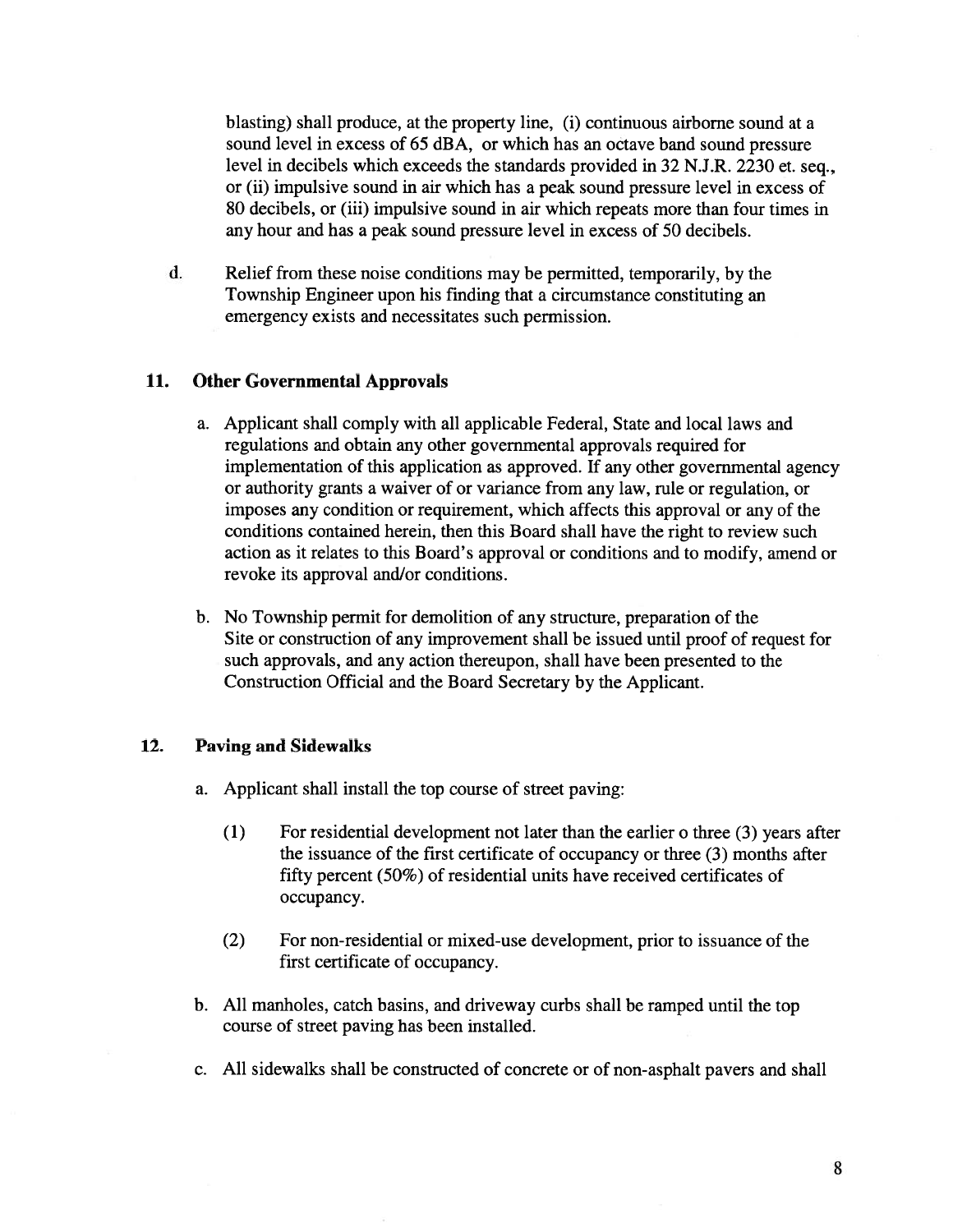be not less than four feet wide in <sup>a</sup> residence district or five feet wide in the Business Improvement District. Existing sidewalks that do not meet prior Township Code requirements shall be replaced to the standard for the new sidewalks.

# 13. Signs

The Board shall retain jurisdiction over any and all signs until the final certificate of occupancy has been issued.

# 14. Traffic and Parking Enforcement

- a. The Applicant shall comply with State law and applicable Township Ordinances regarding handicapped parking and shall maintain such spaces and all the traffic and parking signage and markings on the Site in good order and repair.
- b. At the time of applying for <sup>a</sup> building permit the Applicant shall submit proof of having filed <sup>a</sup> written reques<sup>t</sup> pursuan<sup>t</sup> to, and in accordance with, N.J.S.A. 39:5A-1, requesting that N.J.S.A. 39:1-1 et seq. be made applicable to the roads, streets, driveways, parking areas, etc. within the Site. The Applicant shall provide proof of the governmental action on such reques<sup>t</sup> to the Construction Official prior to issuance of the final certificate of occupancy.

## 15. Utilities for Site Plans and Major Subdivisions

Applicant will construct all utilities underground as required by law, and shall submit to the Engineering Department <sup>a</sup> written instrument from each serving utility evidencing full compliance with this condition and with Code Section 170-73.A.(17) of the Land Use Ordinance before issuance of any certificate of occupancy.

## 16. Wetlands

- a. Applicant will insert on the final subdivision map <sup>a</sup> metes and bounds description of all wetlands, wetlands transition areas, and buffers on the Site.
- b. Where applicable, each deed for <sup>a</sup> lot, and the subdivision plat, shall contain the following language: "The lands designated herein contain wetlands and wetlands transition areas. There shall be no disturbance of any kind as to any wetlands or wetlands transition areas unless permitted by N.J.D.E.P. pursuan<sup>t</sup> to law, and Best Management Practices (as defined in N.J.A.C. 7:7A-1 .4 or superseding requirements) for prevention or reduction of adverse impacts upon or pollution of wetlands, wetlands transition areas and buffers shall be followed at all times.